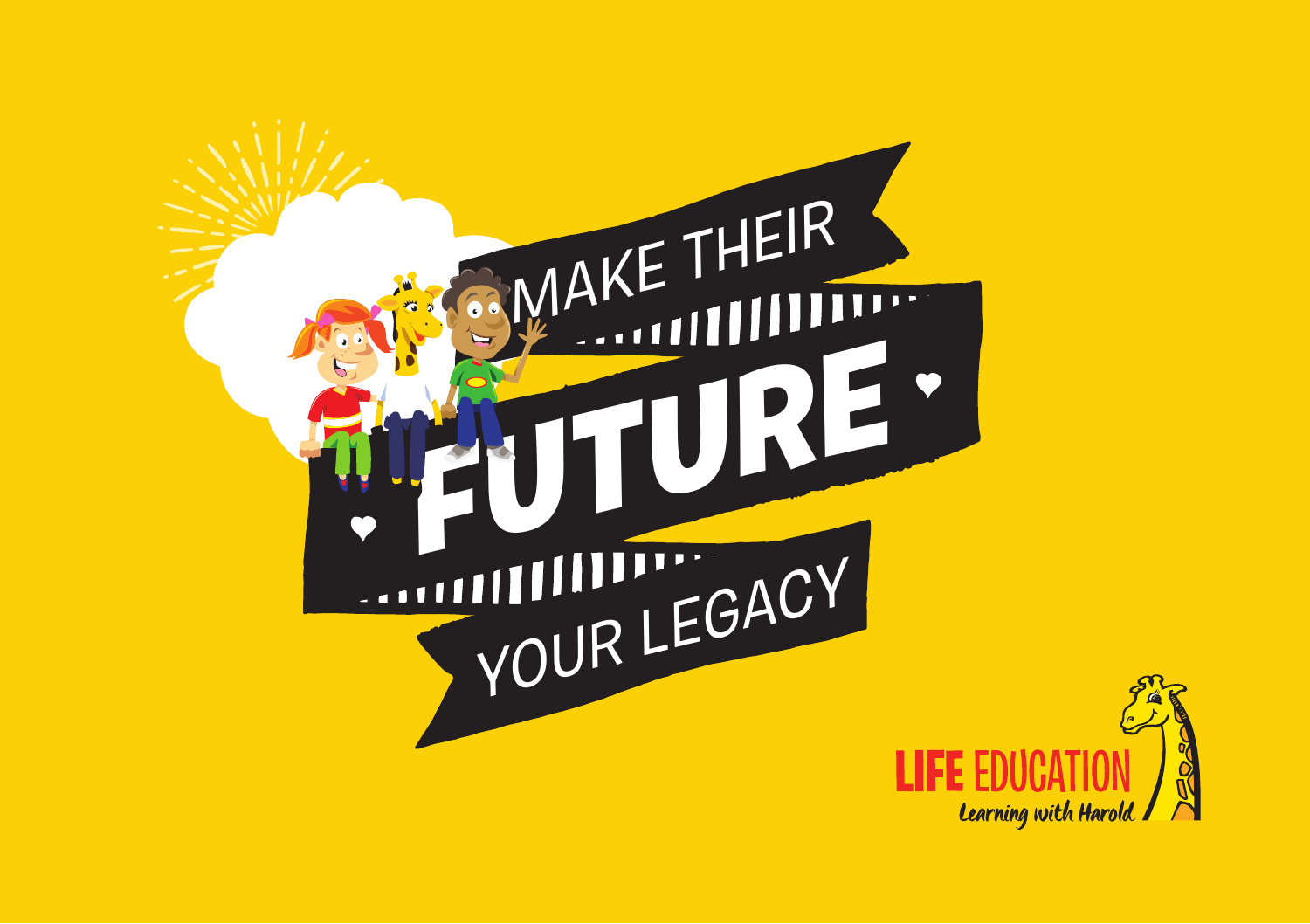# FROM HUMBLE BEGINNINGS.

**Life Education Trust's Founder, Trevor Grice, was born in Christchurch in 1932, the sixth of seven children. Just before his fifth birthday his father was tragically killed at work and shortly after, Trevor was admitted to Cholmondeley Children's Home with his admittance notice reading "malnourished and no shoes".**

After World War II, Trevor worked with the US Navy in Christchurch, and soon became involved with managing issues that arose from service men and women on the ice in Antarctica – including the treatment of drug and alcohol dependencies. It was through this work that Trevor developed a reputation as a family crisis counsellor.

In 1987 Trevor was asked to bring the Life Education programme from Australia to New Zealand. He was fascinated by the programme's focus on the 'three pound universe', the human brain.

Central to the Life Education philosophy was to give children the knowledge so they could make their own decisions about their lives – something Trevor found revolutionary.

**A child without love is like a child trying to clap with one hand.**



At 10 years old he was a resident of Cholmondeley Children's Home, admittance notice said 'Malnourished and no shoes'.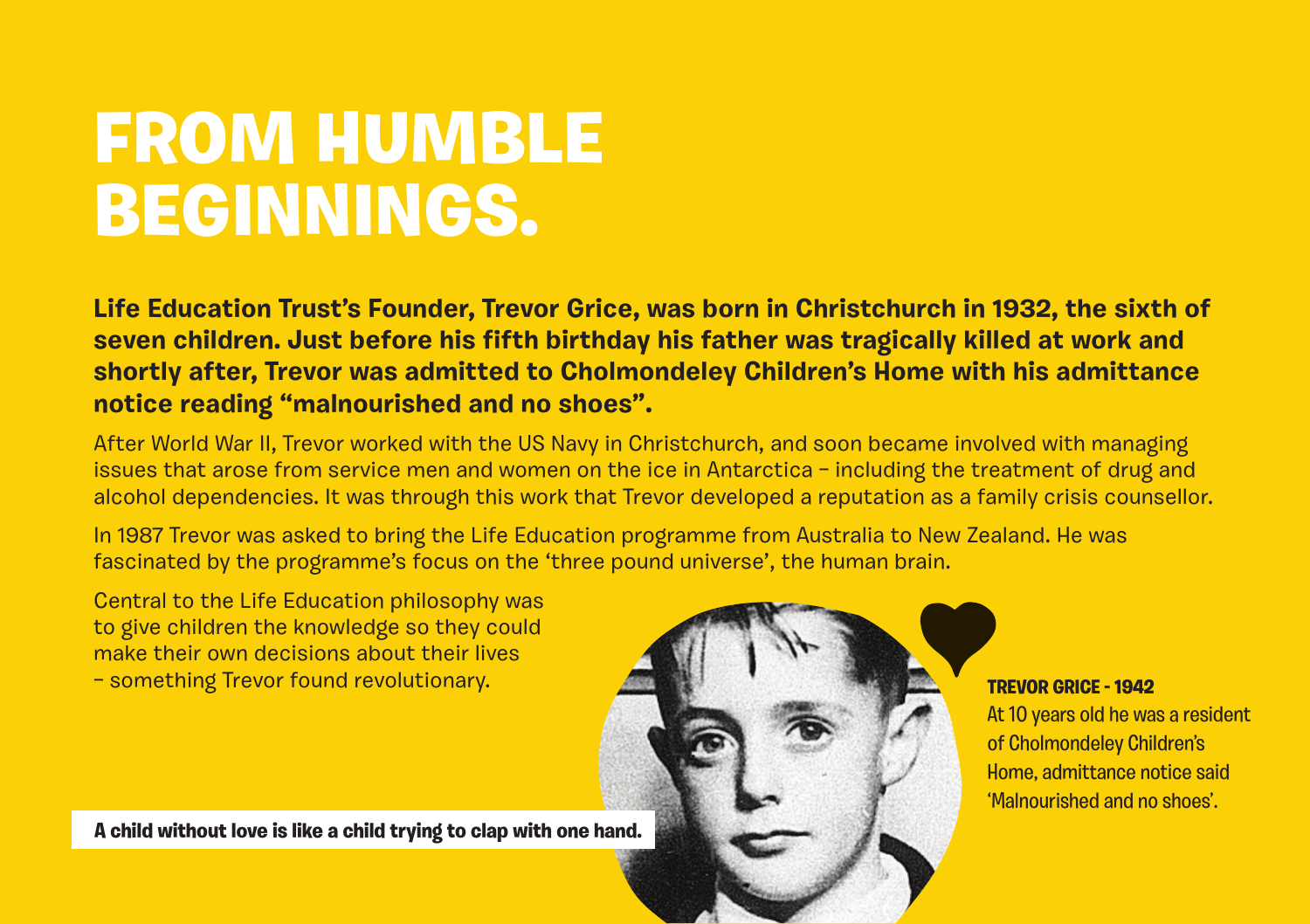## THREE PRINCIPLES OF OUR PHILOSOPHY.

### **YOU ARE UNIQUE**

**Never before and never again will there be another child just like you. We try to make each child feel comfortable with their identity and to show them how special they are.**

### **THE HUMAN BODY IS MAGNIFICENT**

**We capture children's imagination using technology that shows them the magnificence of the human body, how it functions and what its needs are.** 



**delicate and complex nature of life.** 

////////////////////

We achieve this by taking children on an adventure in a mobile classroom equipped with sights and sounds designed to capture children's imaginations. Our educators (all registered teachers) take children on this journey, along with Harold the Giraffe, our mascot.

We see children in schools across the country, from Cape Reinga to Bluff. Our programme is linked to the National Curriculum and evaluated regularly by independent organisations, so we know that we are doing the very best we can for the children of New Zealand.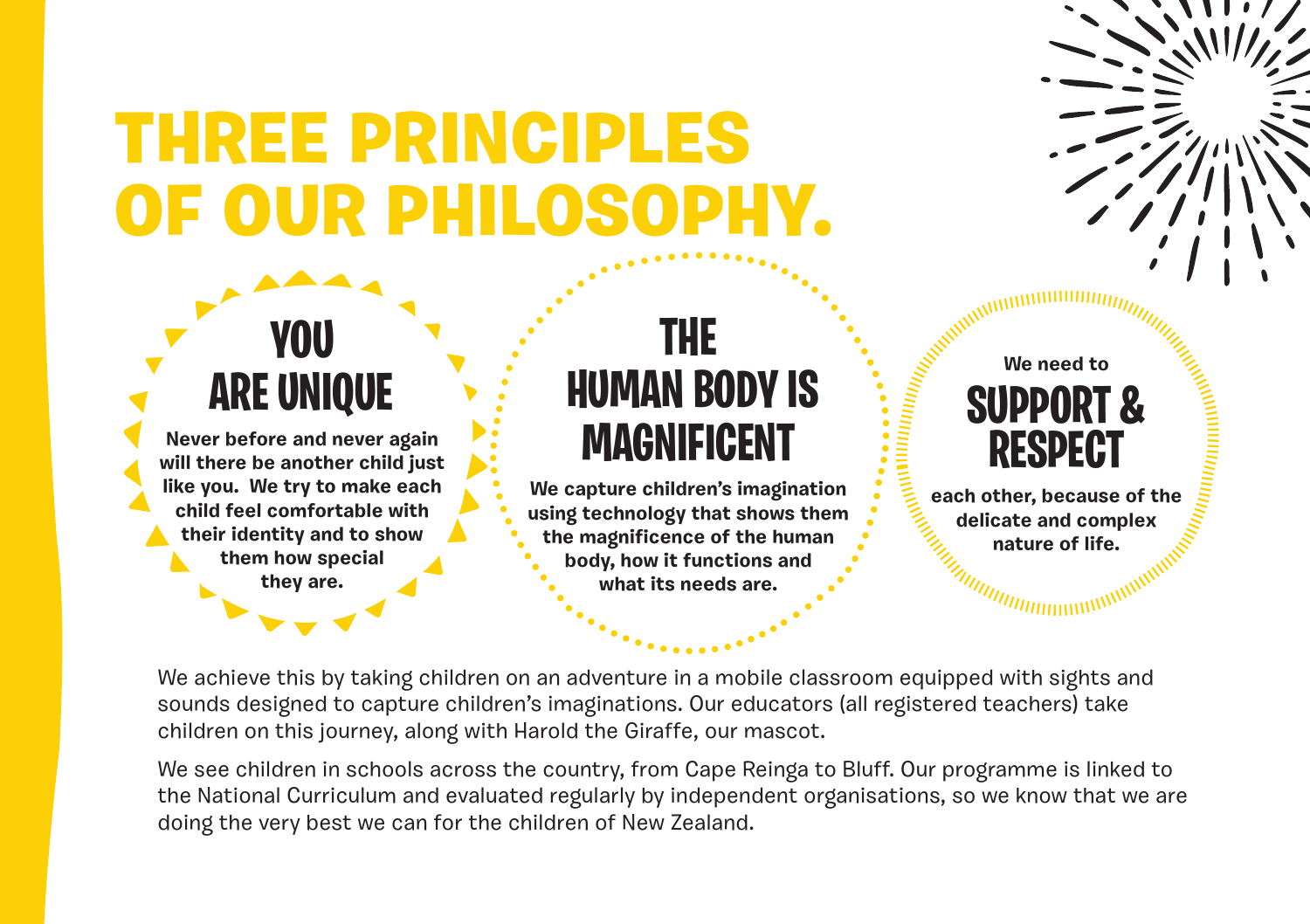# MAKE THEIR FUTURE YOUR LEGACY...

#### **Life Education Trust is a registered charity in New Zealand and receives no central government funding. We rely completely on the generosity of our community so we can reach children who need us.**

Making a bequest to Life Education is a wonderful way to leave a legacy helping the children of New Zealand. Once you have provided for family and friends, please think of leaving a bequest to Life Education.

#### **There are a few ways to do this...**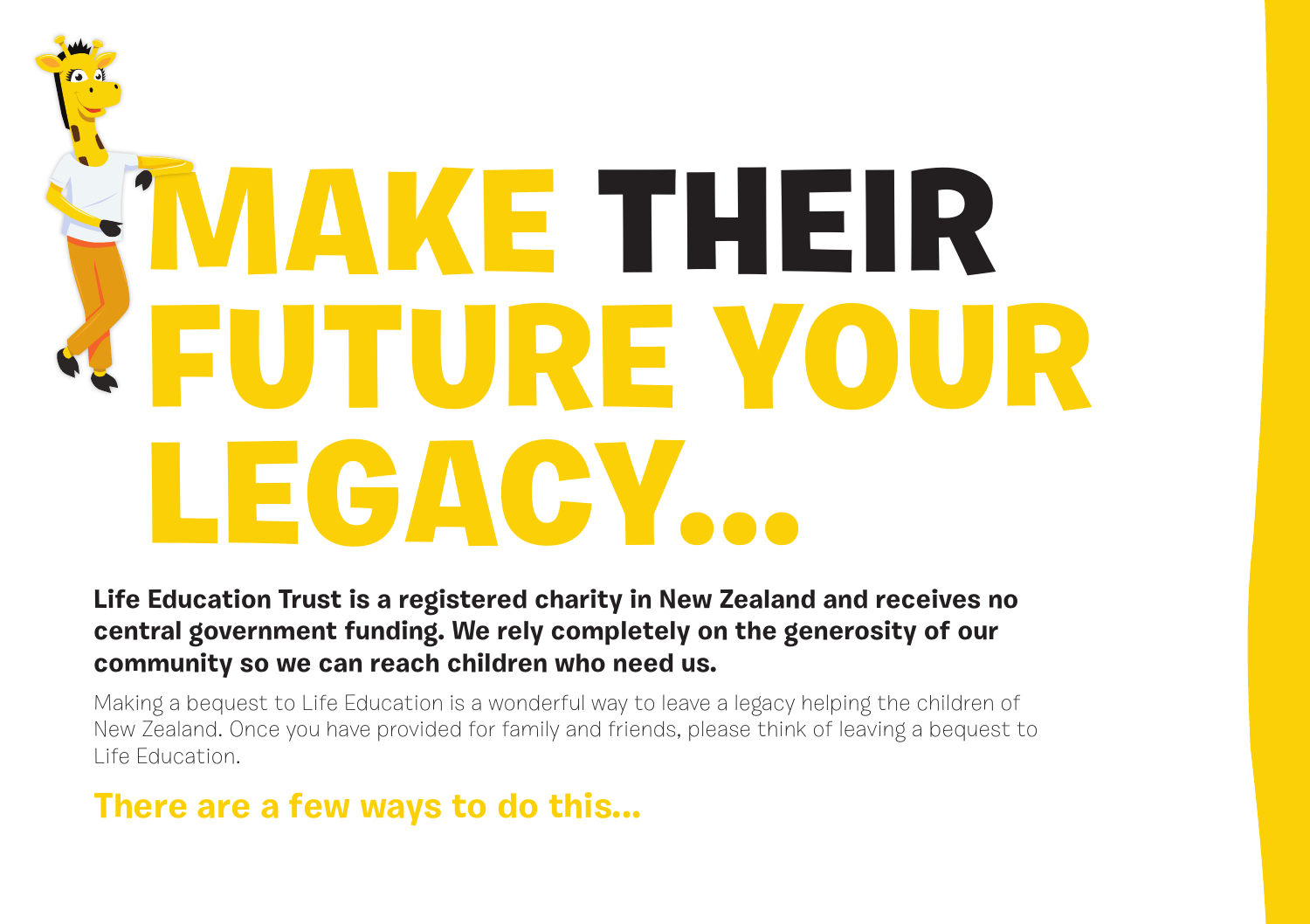### 1.

#### **Give a specific sum or percentage of your estate**

A specific sum for your bequest is one option, but it is a good idea to think about the effects of inflation on the amount. What may seem like a lot now may be significantly reduced over time.

Nominating a percentage of your estate to Life Education will ensure your estate does the most work it can for the charity.

### 2.

#### **Give the residue of your estate**

Once your estate is assessed and gifts are made and all expenses taken care of, you gift what is left to Life Education.

**Call us for a confidential chat 04 473 2050**

### 3.

#### **Make a specific gift of property**

You can name a property or an asset that you would like to leave for the benefit of Life Education. It is best to check with us beforehand, to make sure that your gift matches our needs in the best possible way.

To ensure your bequest benefits Life Education as you intended, you need to use the following wording in your Will:

*"I give to Life Education Trust (NZ) Inc, (% of estate, for general purposes, for which the residue of my estate, or sum of money, or description of property or assets) receipt of the Chief Executive or other proper officer shall be full and sufficient discharge to my Trustees."*

If you wish to leave a bequest for the Trevor Grice Life Education Foundation (which will then be invested by the Trustees for the enduring benefit of Life Education) the wording is:

*"I give to the Trevor Grice Life Education Foundation, (% of estate, or the residue of my estate, or sum of money, or description of property or assets) for investment purposes, for which the receipt of the Chief Executive or other proper officer shall be full and sufficient discharge to my Trustees."*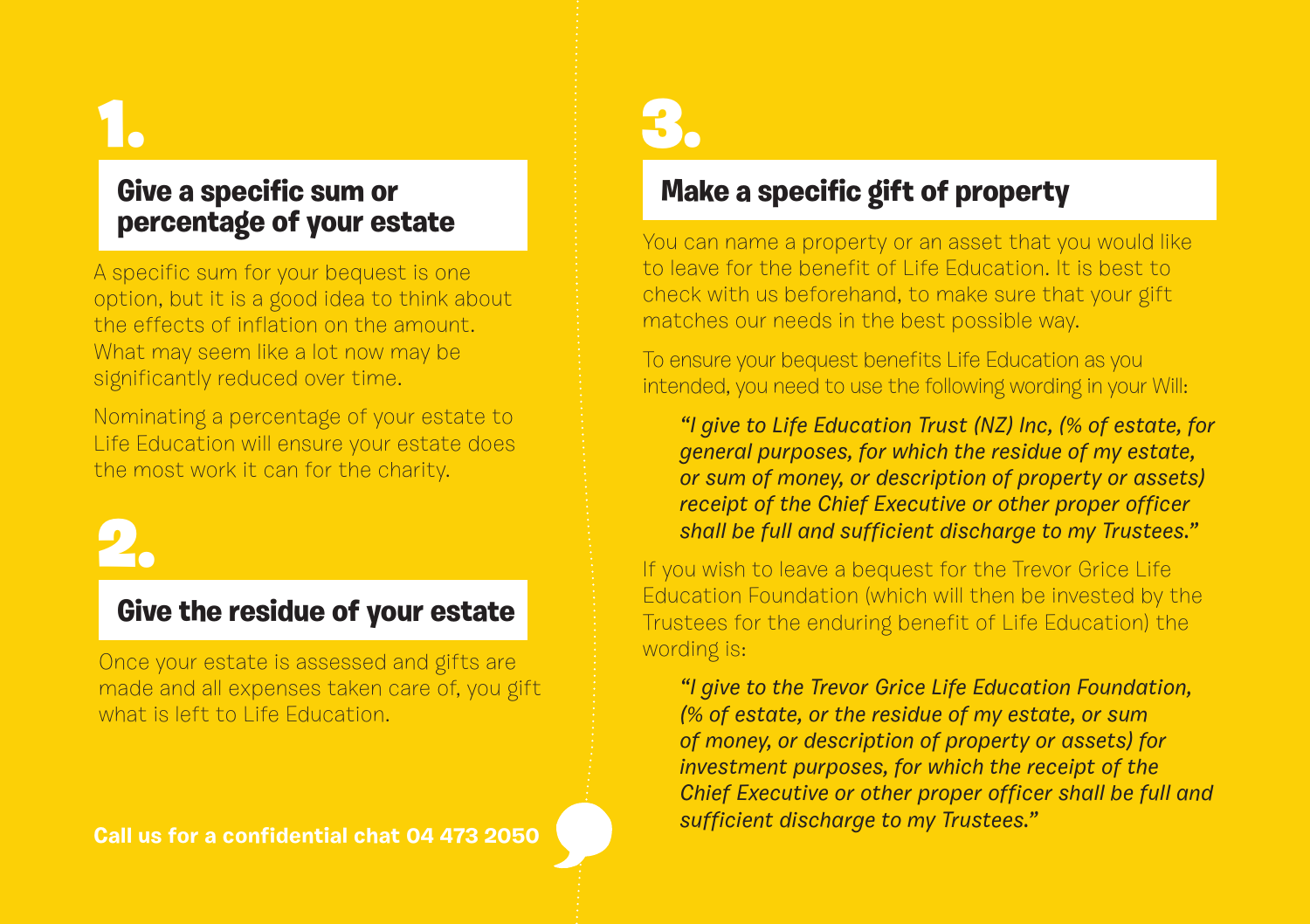### Making a bequest to your local Life Education **Trust**

If you would like to make a bequest to your local Life Education Trust, **simply insert the local Trust's full name, or which area you want to support**, in the wording in your Will.

### Who will write my Will?

#### **Your Will is a legal document.**

If the wording is incorrect, or if your Will is not witnessed and signed properly, it can be invalid.

It is best to have your legal advisor or a Trustee company draft your Will for you, as you can then be sure your estate will be distributed as you wish.

**We rely on the generosity of our community**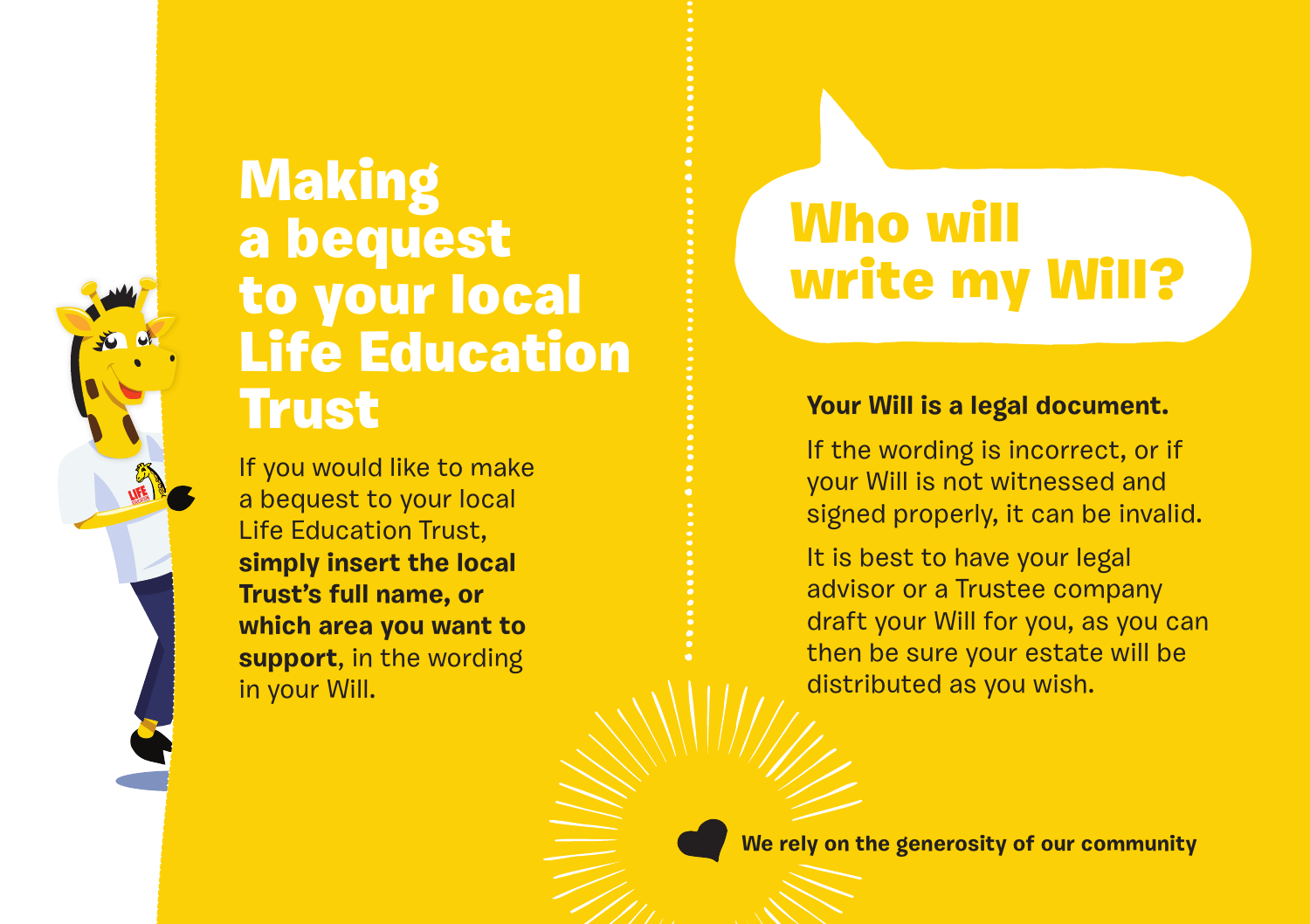### What happens if I already have a Will?

Your legal advisor will encourage you to update your Will every four to five years, or with any significant changes in your life. If you have a current Will and you know you would like to help Life Education, you can easily add a codicil regarding your gift:

- *"I give to the Life Education Trust (NZ) Inc, (% of estate, or the residue of my estate, or sum of money, or description of property or assets) for general purposes, for which the receipt of the Chief Executive or other proper officer shall be full and sufficient discharge to my Trustees."*
- *"I give to the Trevor Grice Life Education Foundation, (% of estate, or the residue of my estate, or sum of money, or description of property or assets) for investment purposes, for which the receipt of the Chief Executive or other proper officer shall be full and sufficient discharge to my Trustees."* **OR**

HAROLD CLUB

#### **Your bequest means a lot of us and we would like to say thank you.**

Let us know if you are leaving us a bequest because we want to say thank you by making you a member of our Harold Club – we will keep regularly updated on all Life Education news. Your membership and bequest is completely confidential unless you wish to make your gift known.

**THANK YOU**

We would be happy to discuss any ideas you have for your bequest, so that your wishes can be honoured. **For a confidential discussion about leaving a bequest to Life Education please contact us on 04 473 2050.**